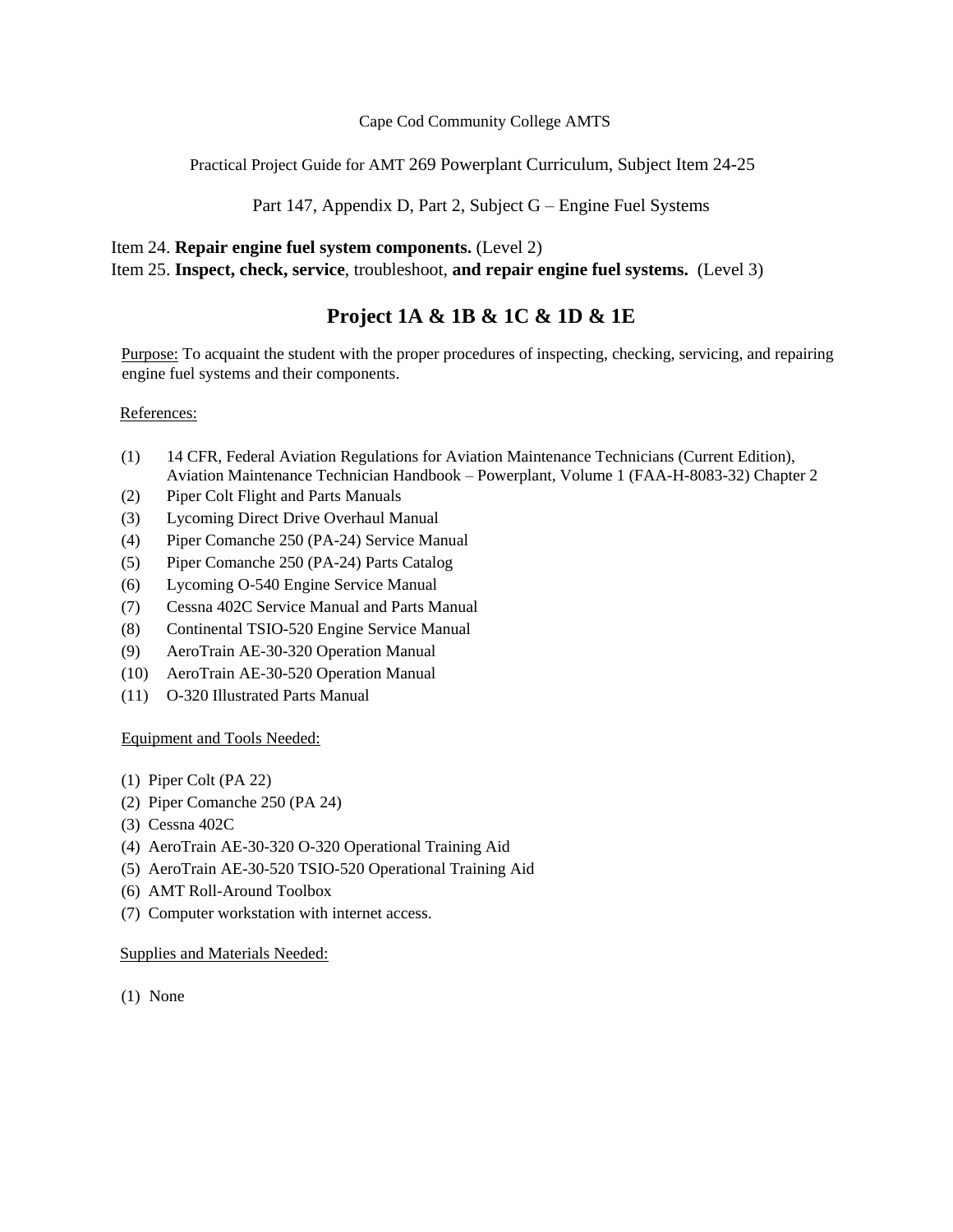#### Procedure:

#### **Complete following procedure on the assigned project 1A or 1B or 1C or 1D or 1E**

- (1) Remove the cowling and inspect the assigned engine fuel system and list all discrepancies noted.
- (2) Repair the discrepancies as authorized by the Instructor.
- (3) Turn off the fuel flow and remove, inspect, clean, and reinstall the engine fuel metering device's inlet strainer/filter.
- (4) Turn on the fuel flow, operate the engine fuel boost pump (if installed), and verify that there are no fuel leaks in the system.
- (5) Reinstall all cowling removed.
- (6) Complete maintenance record entries.

**Project 1A** Item 24. **Repair engine fuel system components.** (Level 2) and Item 25. **Inspect, check, service**, troubleshoot, **and repair engine fuel systems.** (Level 3)

- (1) 14 CFR, Federal Aviation Regulations for Aviation Maintenance Technicians (Current Edition), Aviation Maintenance Technician Handbook – Powerplant, Volume 1 (FAA-H-8083-32) Chapter2Piper Colt (PA 22)
- (2) Piper Colt Flight and Parts Manuals
- (3) Lycoming Direct Drive Overhaul Manual

# **Project 1B** Item 24. **Repair engine fuel system components.** (Level 2) and Item 25. **Inspect, check, service**, troubleshoot, **and repair engine fuel systems.** (Level 3)

- (1) 14 CFR, Federal Aviation Regulations for Aviation Maintenance Technicians (Current Edition), Aviation Maintenance Technician Handbook – Powerplant, Volume 1 (FAA-H-8083-32) Chapter2 Piper Comanche 250 (PA-24) Service Manual
- (2) Piper Comanche 250 (PA-24) Parts Catalog
- (3) Lycoming O-540 Engine Service Manual

# **Project 1C** Item 24. **Repair engine fuel system components.** (Level 2) and Item 25. **Inspect, check, service**, troubleshoot, **and repair engine fuel systems.** (Level 3)

- (1) 14 CFR, Federal Aviation Regulations for Aviation Maintenance Technicians (Current Edition), Aviation Maintenance Technician Handbook – Powerplant, Volume 1 (FAA-H-8083-32) Chapter2 Cessna 402C Service Manual and Parts Manual
- (2) Continental TSIO-520 Engine Service Manual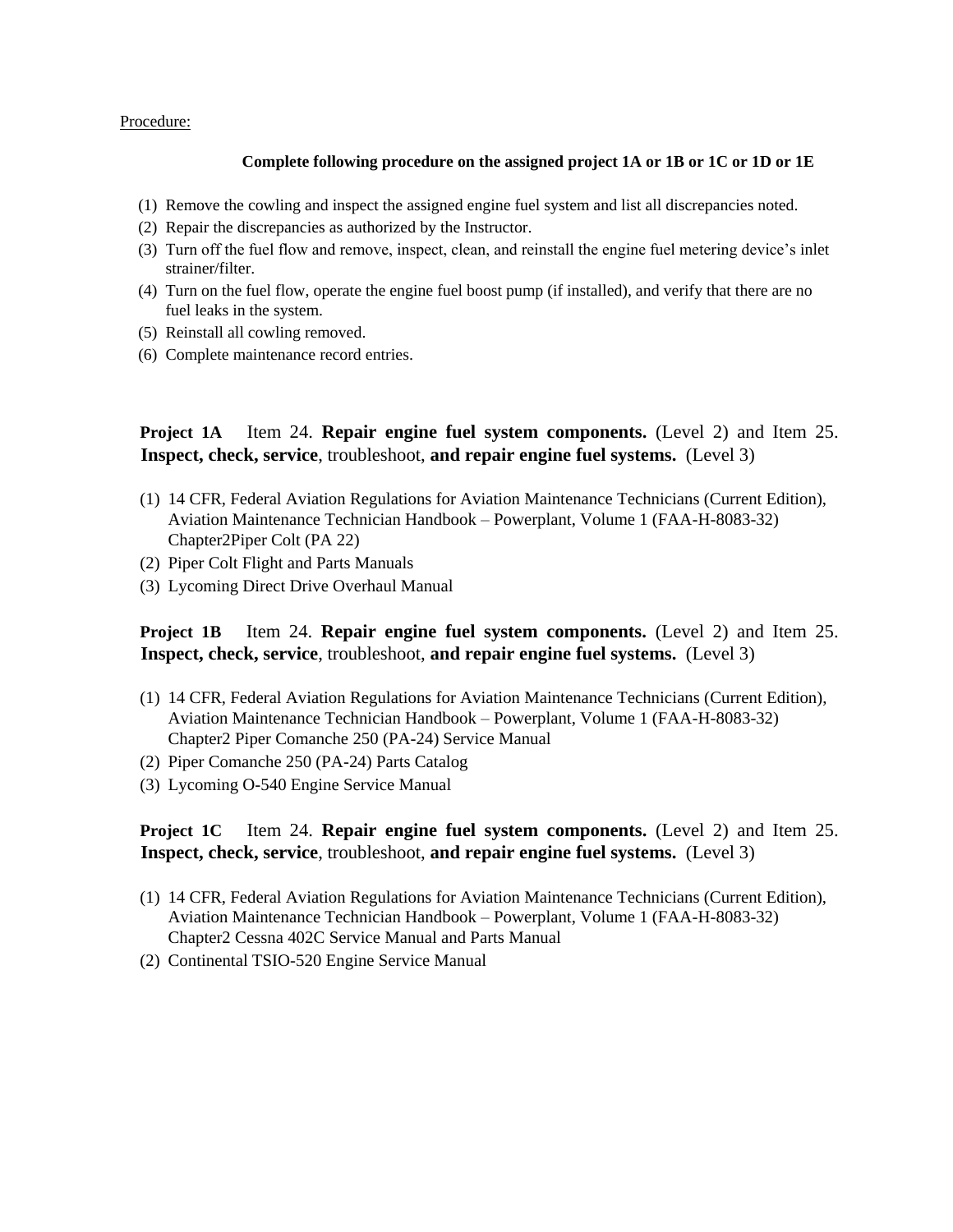**Project 1D** Item 24. **Repair engine fuel system components.** (Level 2) and Item 25. **Inspect, check, service**, troubleshoot, **and repair engine fuel systems.** (Level 3)

- (1) 14 CFR, Federal Aviation Regulations for Aviation Maintenance Technicians (Current Edition), Aviation Maintenance Technician Handbook – Powerplant, Volume 1 (FAA-H-8083-32) Chapter2
- (2) AeroTrain AE-30-320 O-320 Operational Training Aid
- (3) AeroTrain AE-30-320 Operation Manual
- (4) O-320 Illustrated Parts Manual

**Project 1E** Item 24. **Repair engine fuel system components.** (Level 2) and Item 25. **Inspect, check, service**, troubleshoot, **and repair engine fuel systems.** (Level 3).

- (1) 14 CFR, Federal Aviation Regulations for Aviation Maintenance Technicians (Current Edition), Aviation Maintenance Technician Handbook – Powerplant, Volume 1 (FAA-H-8083-32) Chapter
- (2) TSIO-520 Test Stand (AeroTrain AE-30-520 Training Aid)
- (3) AeroTrain AE-30-520 Operations Manual
- (4) Continental TSIO-520 Engine Service Manual